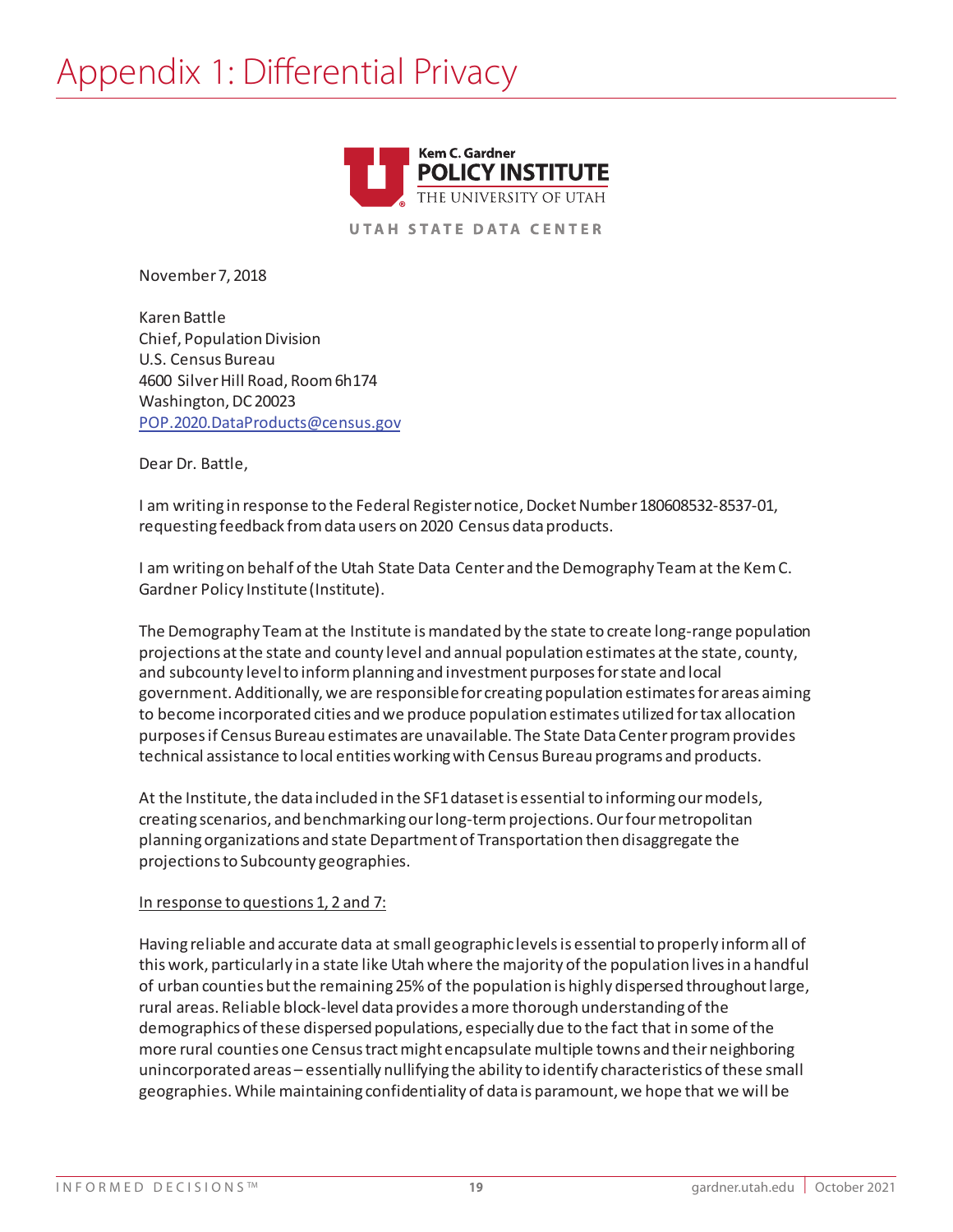able to continue learning about our smaller, more dispersed communities through *block-level* Census summary data.

Our first round of population projections was published in 2017 and our estimates became the codified resource for the state in the 2018 Legislative Session. Due to the newness of our process, there are some products we have not yet used but intend to use in the future. Across the production of all of our population estimates and projections, we utilize the following data *at the block-level*because it is the most reliable, micro-level data available in the state to inform our models and create our framework of understanding of a place. From SF1, tables numbered: P1, P12, P16, P17, P18, P19, P20, P21, P22, P23, P24, P25, P26, P27, P28, P29, P30, P31, P32, P33, P34, P38, P39, P40, P41, P42 and P43; H1, H3, H4, H5, H13, H16, H17, H18, H19. Although we have not done so yet, we fully intend to add information on race and ethnicity into our estimates *after*the 2020 Census, which would require utilization of tables numbered: P3, P4, P5, P6, P7, P8, P9, P10, P11, P15, P12A-I, P16A-I, PH17A-I, P18A-I, P37A-I,

Additional tables at the tract and county-level geography utilized in our estimate and projections processes include: PCT20, PCT20A-I, PCT21, PCT22, PCO1, PCO2, PCO3, PCO4, PCO5, PCO6, PCO7, PCO8, PCO9, PCO10.

## In response to question 3:

If we lack these summary tables from the decennial Census, there is not another resource in the state that could provide the same information at the same granularity. Once again, the nature of where our populationslivedemand a thorough, standardized, dependable resource. Relying on individual counties or state data collection would not provide that type of resource. There is no state dataset that provides the same level of rigor and detail that we can obtain from the Census Bureau data, *especially at the block-level*.

Additionally, the movement of the estimate and projection work to the Institute from the State provided the opportunity for a different formulation approach. The methodologies for estimates and projections at the Institute have been created in-house, utilizing local knowledge and smaller local datasets to supplement the Census Bureau data. However, the Census Bureau data provides the gold-standard baseline which we build all work on for the ensuing decade. If we do not receive detailed, accurate decennial Census data, our work for the next 10 years will be impacted.

## In response to questions 4, 5, and 6:

Our population projections are essential to local legislators, state departments and agencies, school districts, water districts, non-governmental organizations, and many others, because they are the most reliable resource to plan for the future. While other resources may exist, the projections and estimates created at the Institute provide a context-sensitive approach to understanding Utah's population which are based on the Census Bureau decennial data. Since Utah has been a high growth state for several decades, this is a critical undertaking.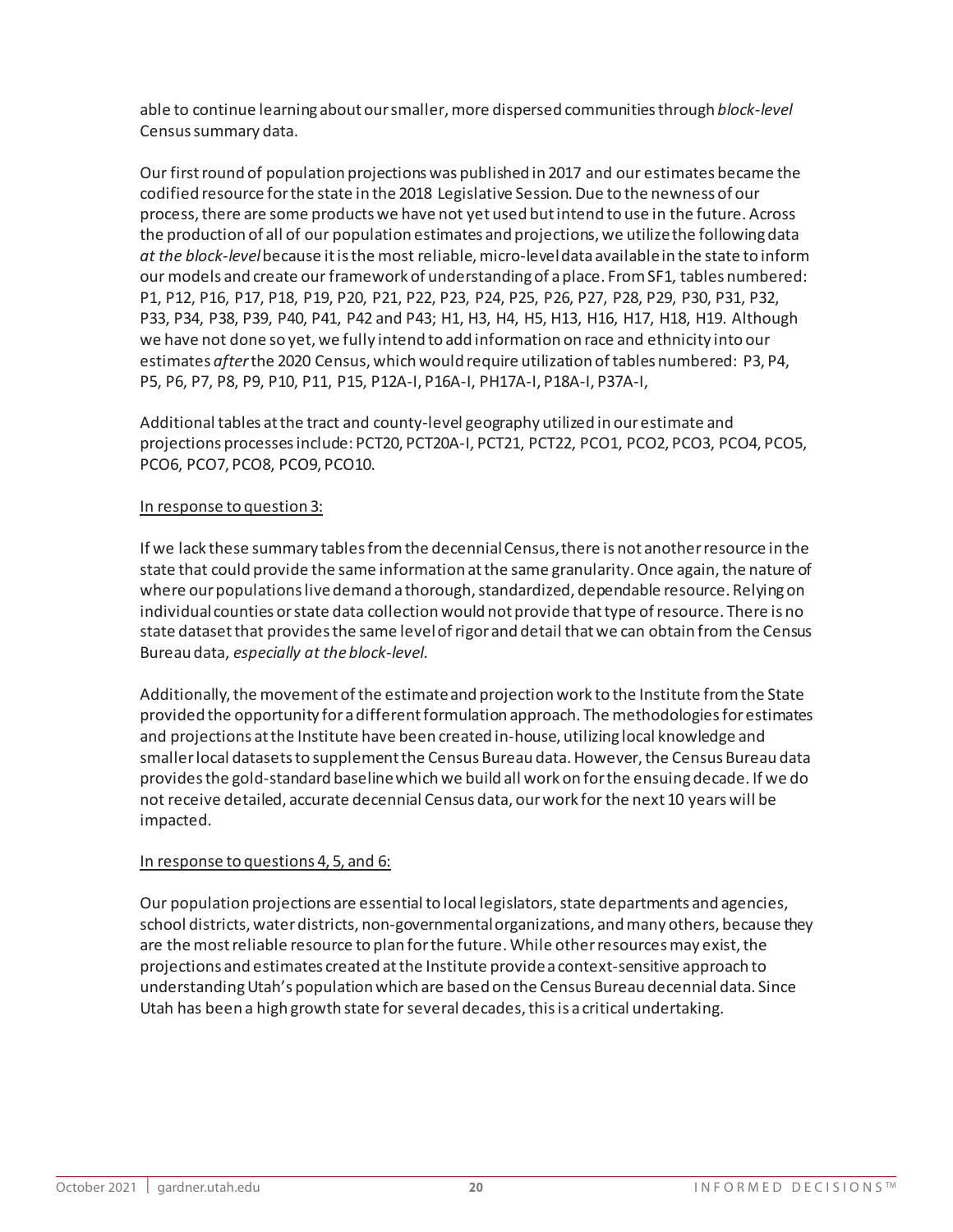As stated previously, our subcounty population estimates are used by state agencies such as the Utah Tax Commission for newly incorporated areas. Local governments such as Salt Lake City also request our detailed analyses of changes between censuses. Additionally, county governments ask us to employ decennial data to build information about small areas of interest which are not incorporated places or census-designated places. All of these products are unique to the Institute and reflect our strong capacity to retrieve and use block-level data. Similar products are not available from other entities.

Due to the breadth of reach of the aforementioned players, the entire state population is affected by the use of this data whether they realize it or not.

## In response to question 9:

If it is possible to obtain single year of age and sex by race and ethnicity or single year of age and sex by ancestry group, both at the county level, that would help inform our work immensely.

Thank you for your attention to our comments. If you have any questions, I can be reached by email at mallory.bateman@utah.edu or by U.S. mail at: Mallory Bateman, Kem C. Gardner Policy Institute, 411 E South Temple, Salt Lake City, UT 84111.

Sincerely,

Mallory Bateman Utah State Data Center Coordinator

## INFORMED DECISIONS™

Kem C. Gardner Policy Institute | 411 East South Temple Street, Salt Lake City, Utah 84111 | 801-585-5618 | gardner.utah.edu AN INITIATIVE OF THE DAVID FCCIFS SCHOOL OF RUSINESS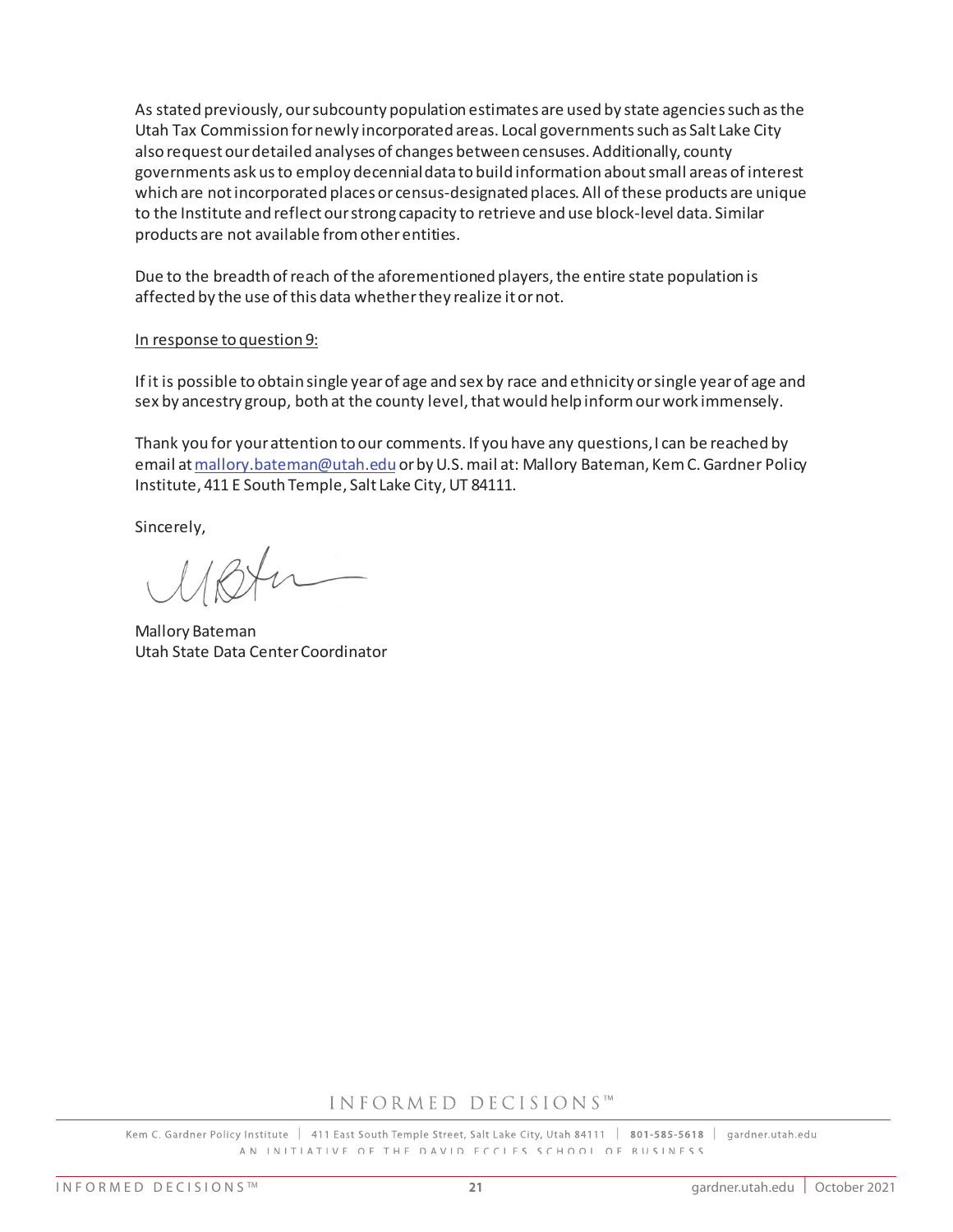# Technical Memo

**Kem C. Gardner POLICY INSTITUTE** THE UNIVERSITY OF UTAH DAVID ECCLES SCHOOL OF BUSINESS

**February 10, 2020**

**To: Natalie Gochnour, Director From: Pamela S. Perlich, Director of Demographic Research Mike Hollingshaus, Demographer Subject: Differential Privacy Overview**

#### **Background**

The U.S. Census Bureau (CB) will implement a new procedure to protect individual privacy in the 2020 decennial census. Because this "differential privacy" (DP) procedure is in its final development stage, impacts are still uncertain. We do know that DP will infuse the 2020 census data with noise and reduce accuracy, especially for small populations. The procedure's use has generated great concern, confusion and controversy among data users, including researchers and policymakers. A wide range of professional organizations whose work, resources, and political representation depend upon these data have organized to communicate their deep concerns about the method's potential harms. This memorandum defines DP, assesses potential impacts, and recommends a Utah response.

#### **Review Process**

On October 29, 2019 the CB provided a demonstration file based on data from the 2010 census. They invited review and comment as they continue to "develop and fine-tune disclosure avoidance systems."1 We analyzed Utah data and found that policymakers, businesses, planners, and researchers should be concerned by potential significant data inaccuracies. We conclude, along with others, that the data will be less reliable for planning and research, especially for small populations. Since Utah has many small population counties, it could be heavily disadvantaged. Differential privacy is a big deal.

## **What is Differential Privacy?**

Title 13 requires the CB to ensure individuals cannot be identified from published census data. The CB has used various methods to protect privacy throughout its history.<sup>2</sup> More available external datasets and advanced computing capabilities have introduced new threats. The most recent campaign to protect privacy has been branded "disclosure avoidance."3

DP is a new method for avoiding disclosure in the age of high-powered computing and big data. It lets the CB quantify the risk that a person can be identified, and implements procedures to avoid crossing a predetermined risk threshold. This is accomplished by injecting the data with random "noise."

In DP, the noise is a series of random numbers (positive or negative) that are added to the actual counts. The spread of those numbers is determined by the error "budget." When the budget is bigger, the random numbers are further from zero, injecting more noise. The total budget is allocated to line-item budgets for individual data tables. State total populations are fixed, because of the constitutional mandate for representative apportionment. But, all other published data—even total households—will be intentionally published with noise.

While DP enhances privacy, it degrades data quality. As noise increases, accuracy decreases. The error budgets will be published, so some statisticians can assess the quality of the data for their own large-scale research. However, most data users do not have the option of discarding the published decennial census data. Policy implementation, political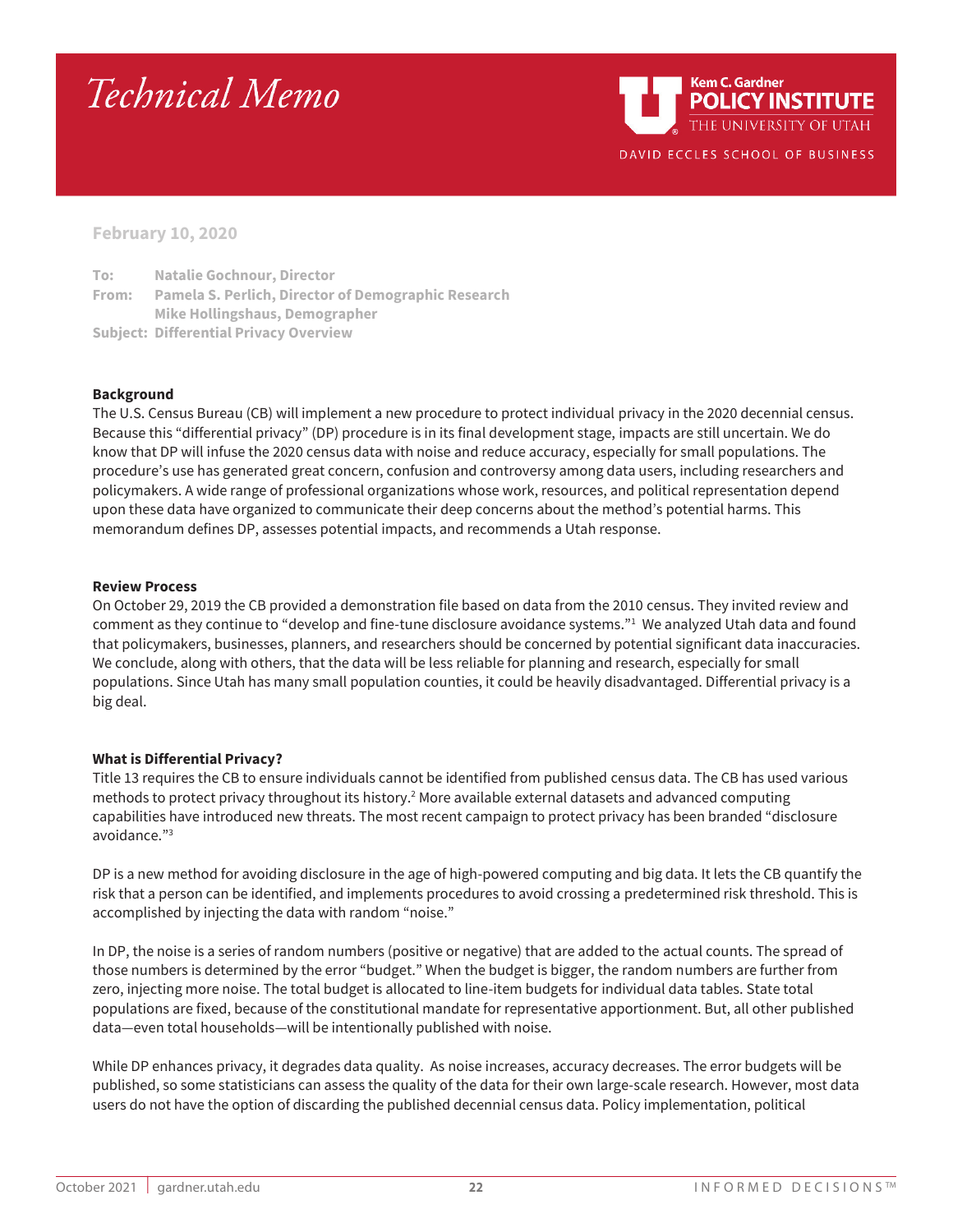representation, and funding formulas are tied to the enumeration. This will impact research and planning across the public and private sectors for the next decade.

## **How might Differential Privacy Affect Data Quality?**

To illustrate DP's impact upon the published numbers, the CB applied the DP algorithm to 2010 census data. 4 Researchers at the National Historical Geographic Information System reformatted the data for comparison with published 2010 summary files, from which we extracted a Utah subset. <sup>5</sup> Geographic levels include the state, counties, cities and places, unified school districts, senate and house legislative districts, and tracts. We compared three metrics at the county level: total population, median age, and persons per household (PPH).<sup>6</sup>

## *Findings*

*Total Population.* Figures 1 and 2 show the errors and percentage errors in total population for each of Utah's counties.



**Figure 1.** County Population Errors from Differential Privacy Demonstration, 2010

Source: U.S. Census Bureau and Kem C. Gardner Policy Institute.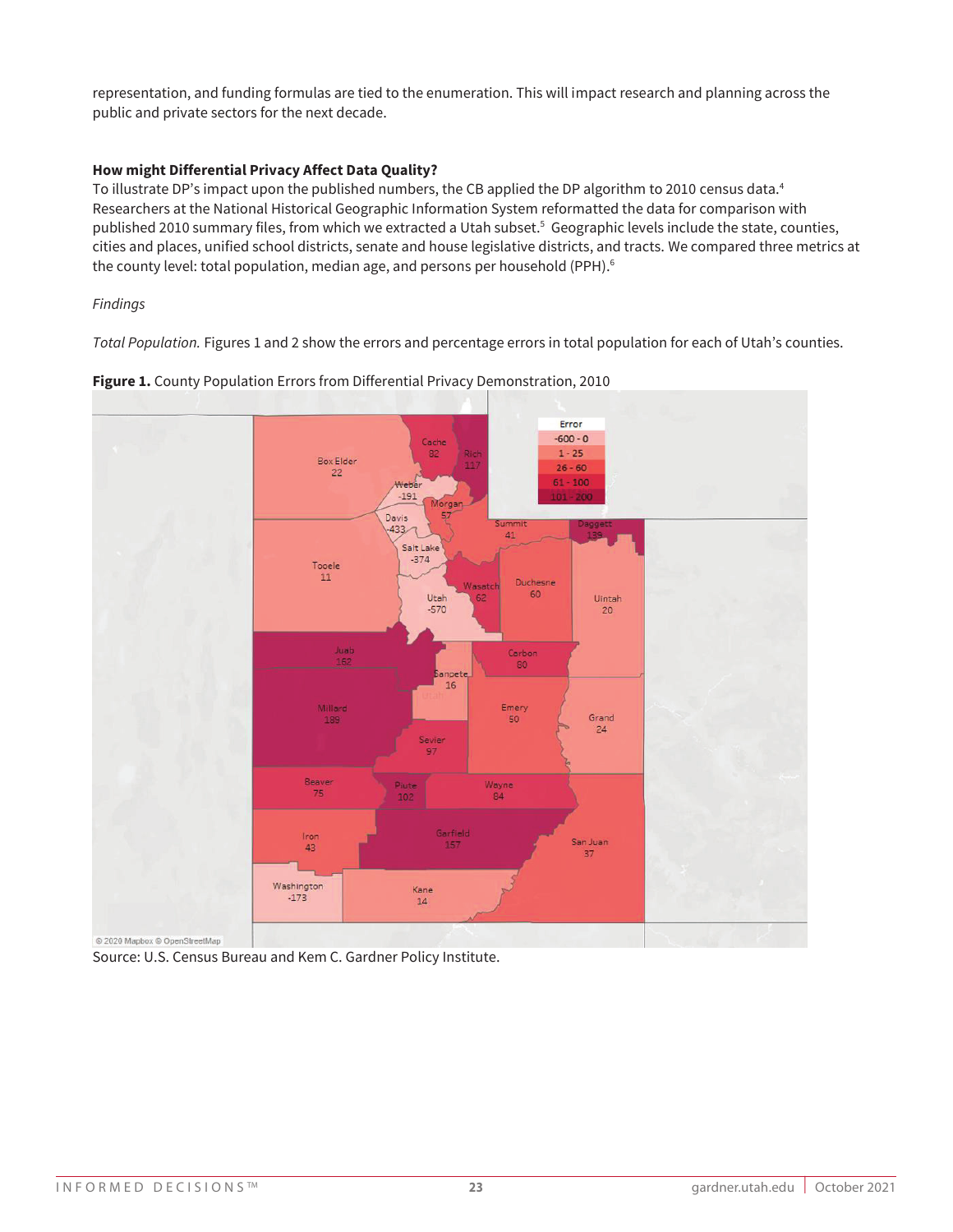Errors range from an undercount of 570 in Utah County to an overcount of 189 in Millard County. Percentage errors range from -0.14% in Davis County to 13.13% in Daggett County. Larger counties tend to have underestimates, and smaller counties overestimates. This pattern has been identified by other researchers, and we discuss why it occurs next.





Source: U.S. Census Bureau and Kem C. Gardner Policy Institute.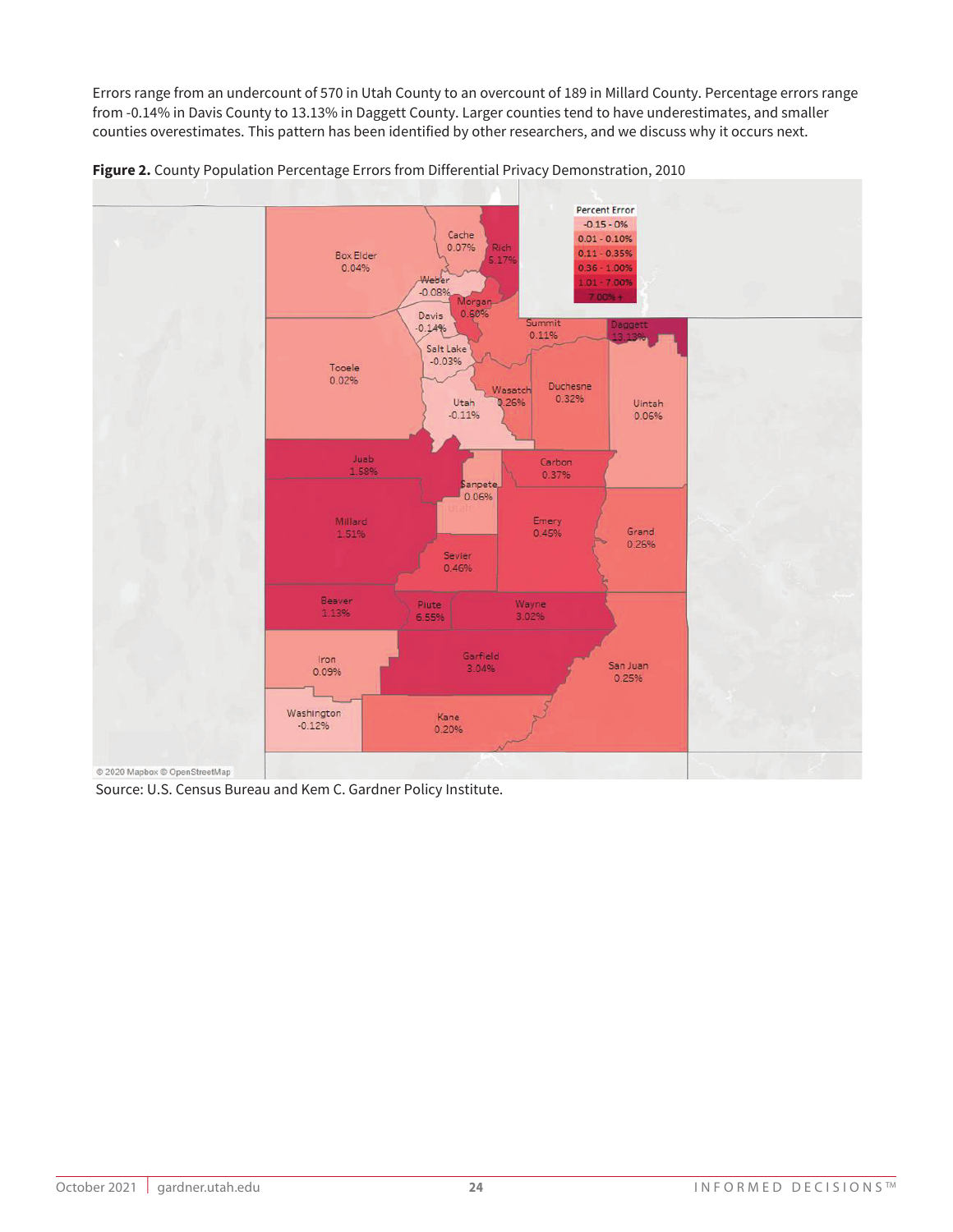Figure 3 shows the absolute percentage errors (APEs) in total population for all geographies (from counties to tracts) as a function of population size. A trend line shows a clear relationship, with smaller populations having larger APEs. The implications are clear. DP techniques will disproportionately harm planning for smaller populations (e.g., tracts, minority groups, less populated municipalities).





Source: U.S. Census Bureau and Kem C. Gardner Policy Institute.

*Median Age.* Accurate age data are crucial determinants of multiple planning priorities, such as public health and education. Percentage errors in median age range from -7.24% in Daggett County to 31.00% in Wayne County (where the DP estimate is 48.6 compared to the published 37.1). Age data are foundational to demographic research. Figure 4 shows the median age percentage error distribution.

**Figure 4.** Histogram of County Median Age Percentage Errors from Differential Privacy Demonstration, 2010



Source: U.S. Census Bureau and Kem C. Gardner Policy Institute.

*Persons per Household.* One particular area of concern is the average household size, measured by PPH. This value is critical in the large and small-scale economic and population models utilized by entities such as the Kem C. Gardner Policy Institute, Wasatch Front Regional Council (WFRC), and Mountainland Associations of Government (MAG). It is used to convert between population and household counts. Figure 5 is a histogram of the percentage errors in this metric for Utah's counties. They range from -66.21% in Rich County to 0.07% in Davis County.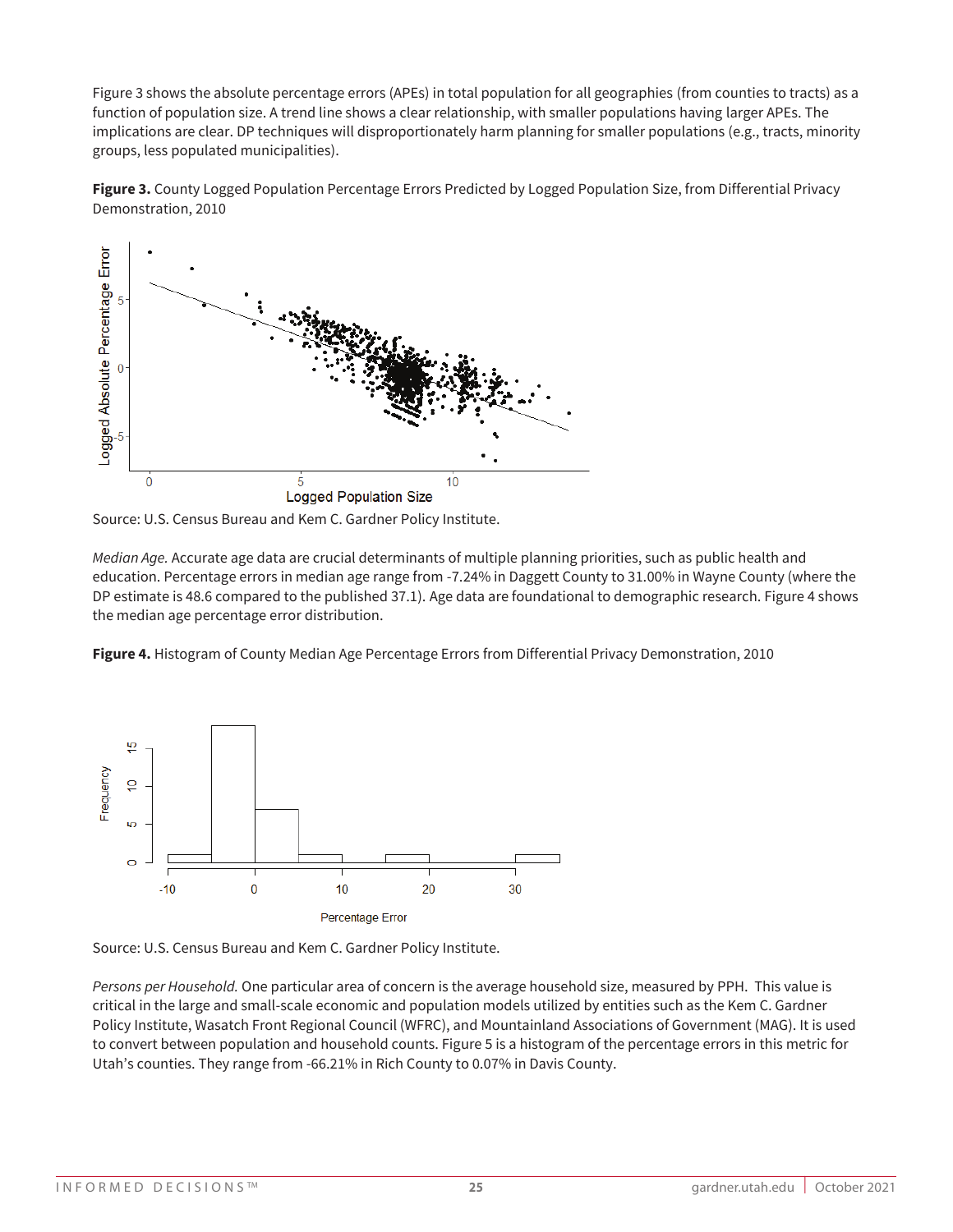**Figure 5.** Histogram of County Persons per Household Percentage Errors from Differential Privacy Demonstration, 2010



Source: U.S. Census Bureau and Kem C. Gardner Policy Institute.

In Rich County, the DP estimate for PPH is 0.95, compared to the published 2.81. This estimate is impossible and completely unacceptable for planning and analysis. By definition, average household size must be no smaller than 1.0. Note that these are at the county level. Many planning models use PPH at even smaller geographies such as tracts, and these are subject to even larger error.

## *Potential Explanations*

After initial data collection and processing, DP introduces new measurement errors in two ways. The first is the direct error, purposefully introduced into the model by the DP algorithm to protect privacy. The second is indirect error, which are computational errors introduced during the post-processing of published statistics. Data quality deteriorates as errors propagate with each additional computation.<sup>7</sup>

A common finding in population research is that direct error produces larger percentage errors for smaller populations. For example, each age category for Wayne County includes few people, so percentage errors are large. Direct error also tends to make smaller populations larger, and larger populations smaller. This pattern results from the requirement that counts cannot be negative, so decrements tend to come from larger populations and increments from smaller.

A PPH less than one for Rich County is explained by indirect error, and results from the noise being generated independently for households and population. The CB does not directly add noise into PPH; rather, it is obtained by simply dividing the published household population count by the household count. For Rich County, the household count just happened to be larger, by random chance. Even when estimates are feasible, they will have larger errors due to the additional computation.

These DP procedures have been developed and evaluated by statisticians who assert that, by statistical standards, data accuracy will not be compromised. Analysis by the data user community highlights significant data errors that have consequential planning, policy, funding, and representation implications. Data users and statisticians view accuracy from different perspectives.

## *Cautions*

The demonstration file provided by the CB is only a prototype. They continue to develop and test procedures. So our findings should be cautiously interpreted. The CB will revise the algorithm based upon public feedback, especially from their partners at the Federal-State Cooperative for Population Estimates (FSCPE), the State Data Centers (SDC), and the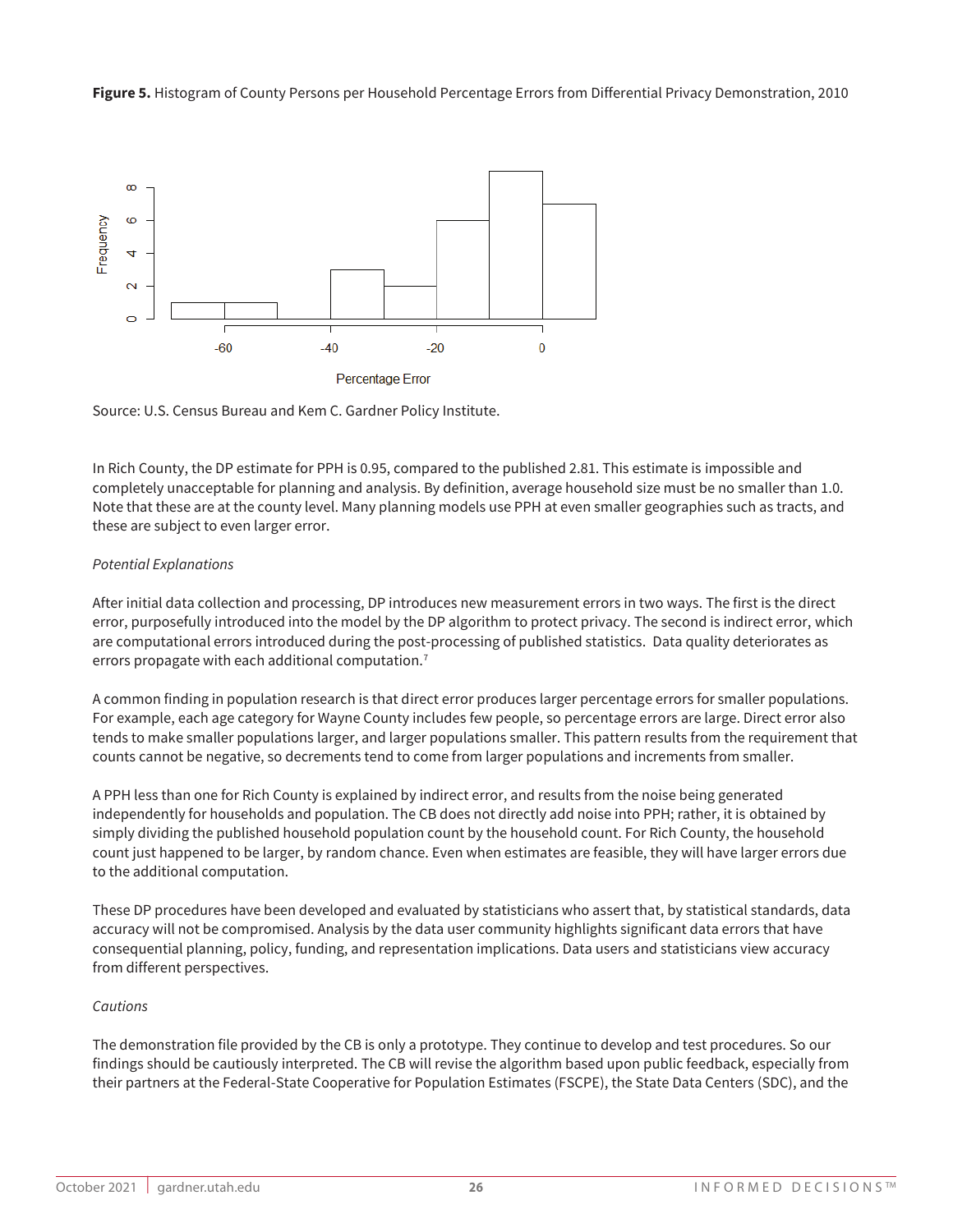Census Information Centers (CIC). They have invited other entities with technical census data expertise to submit feedback on how their commonly used statistics are impacted. <sup>8</sup> So there is still time to influence the outcome.

Additionally, results of DP are based upon a random process. If a second demonstration file were generated using the same DP algorithm, results would differ. One file might underestimate a county's population, with another overestimating. This unpredictability is why the DP algorithm is effective for avoiding privacy disclosure.

### **How might Differential Privacy Affect Data Users?**

It is alarming that DP could potentially degrade the census 2020 data accuracy to the point that they are unusable for quality research and planning. Both academic and applied researchers have expressed informed criticism. Multiple CB network partners identified serious incongruences that will hamper informed planning.<sup>9</sup> The academic research community has criticized the method and questioned its necessity.<sup>10</sup> We have not yet identified concerns among business groups who rely upon the data for planning. But, they may exist, or likely will soon.

These new data inaccuracies could harm the work we do at the Gardner Institute on behalf of the state. In particular, the PPH measure is critical for estimates and projections methods that convert between households and people. These are utilized in our housing unit method at the tract level.<sup>11</sup> Our household projections rely upon a closely related measure called headship rates to convert population into households.12 Real estate, land use, and commuting models used by organizations such as WFRC and MAG often rely upon accurate estimates of the PPH metric.

These new data limitations will affect many other arenas, including (but not limited to):

- Federal funding may be ill-distributed.
- The geographic distribution of sales tax receipts may be more difficult to predict.
- Businesses, local and state governments, and nonprofits will have less reliable data for determining demand, location choice, and marketing strategies.
- Planning for higher and primary education will be affected, particularly since it relies so heavily upon accurate data for population age characteristics.
- Planning for water, energy, and other utility demand will be less accurate, especially at smaller areas.
- The drawing of State and House Legislative boundaries will be affected.
- Patterns of family living such as marriage, divorce, and cohabitation will be harder to track.
- Race/ethnic estimates will be inaccurate, especially in Utah where some groups have small population sizes, impacting policies such as Equal Employment Opportunity.
- Economic indicators such as the labor force participation rate may be incorrectly estimated, indirectly affecting other measures such as the unemployment rate.
- The Utah Department of Health will have additional errors injected into their estimates of death and disease rates, making public health research less reliable.
- Many research instruments, such as polls and surveys, are designed and weighted according to census data; their findings will be less accurate.

## **What can be done?**

Despite considerable pushback from key data users, the CB appears poised to implement DP for the first time with the decennial 2020 census summary products. Data users should be aware that the data will be less reliable for small populations and geographies.

However, the CB is also seeking public feedback on the method, including potential accuracy concerns identified from the demonstration products. Feedback should be submitted by summer of 2020 at

dcmd.2010.demonstration.data.products@census.gov. <sup>13</sup> Some states have provided feedback, and *we are in the process of preparing our report*. The CB particularly seeks feedback on the summary file tables and statistics deemed most critical for planning. This will help them allocate the error budgets to minimize bias where needed, and potentially revise the algorithm. The CB is already aware of some issues, including the impossible PPH estimates, and is working on improving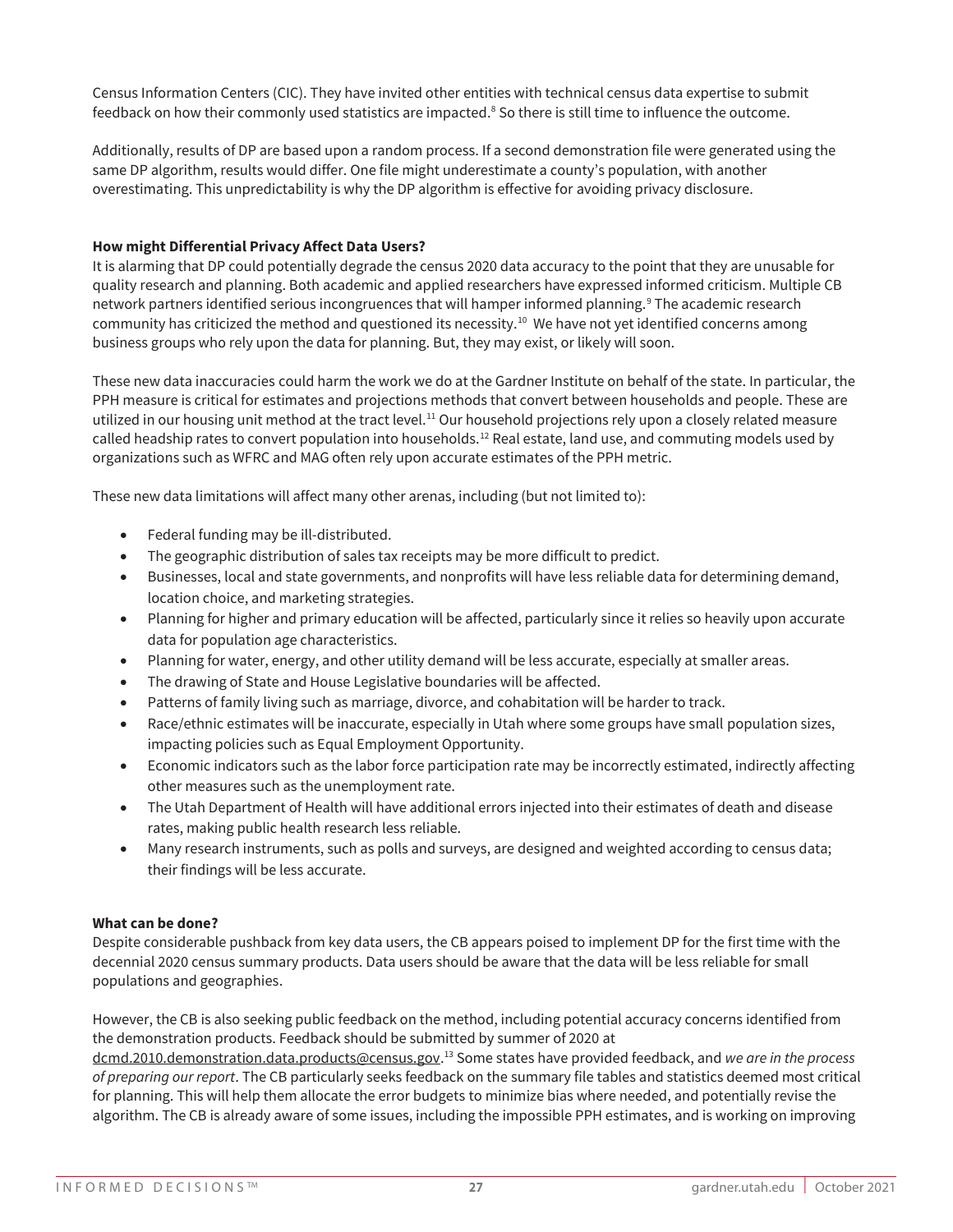their algorithms to avoid serious errors.<sup>14</sup> But, so many post-processing statistics can be calculated that it seems unlikely they will avoid all pitfalls.

While other data sources are available, many are private and expensive. Furthermore, vendors often rely upon accurate census counts to ensure their own data integrity. Ripple effects will be keenly felt throughout the public and private spheres. The Federal Statistical Research Data Centers (RDCs) will still be available for approved work projects, and the University of Utah now houses one of these institutions. But, security restrictions make RDCs difficult to access.15

#### **Recommendations**

These findings portend large data inaccuracies if the CB implements DP as currently specified. In our opinion, the consequences are sufficiently serious to warrant further action. We recommend the following steps:

- 1) Complete our formal analysis and submit it to the CB.
- 2) Adapt this document as needed for presentation to other stakeholders, especially the Governor's Office and Legislature, two entities that may want to consider sending formal comments.
- 3) Strategically connect with other data users and policy organizations, and encourage them to connect with their national organizations and amplify their concerns.
	- For example, on January 31 we participated in a conference call (by invitation) with Jerry Howe from the Utah Office of Legislative Research and General Counsel. He has performed some preliminary analysis showing redistricting implications.
	- Various business and nonprofit associations might help inform stakeholders and work with the CB to minimize losses. The National Conference of State Legislatures recently published a blog on this topic, which could serve as a useful prototype.<sup>16</sup>

#### **Summary**

DP is a privacy protection process the CB intends to implement for all publicly published 2020 decennial census data. These particular privacy restrictions will degrade data accuracy, impacting the quality of population research and planning in both private and public spheres. Several applied and academic research entities are challenging the CB, and providing suggestions for how to minimize the loss in data quality through public feedback options. Most likely, census data users will have to deal with less reliable data. We should take further action to minimize detrimental impacts to Utah business, policy, and research. Finally, it is quite possible the CB will lose some of their hard-earned respect as a quality data distributor.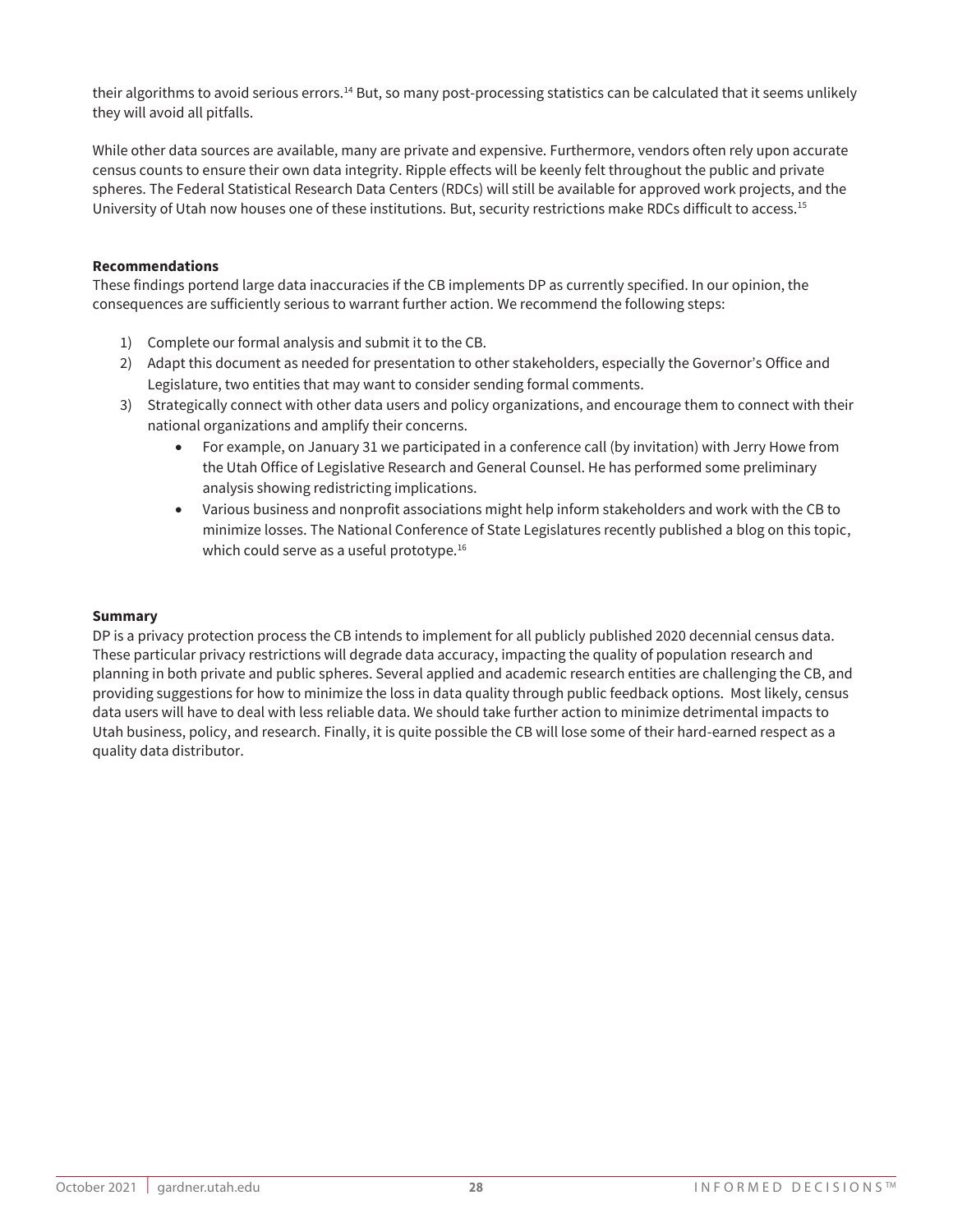<sup>1</sup> U.S. Census Bureau. 2010 Demonstration data products. https://www.census.gov/programs-surveys/decennialcensus/2020-census/planning-management/2020-census-data-products/2010-demonstration-data-products.html <sup>2</sup> U.S. Census Bureau. (2019). A history of census privacy protections.

https://www2.census.gov/library/visualizations/2019/communications/history-privacy-protection.pdf <sup>3</sup> U.S. Census Bureau. Disclosure avoidance and the 2020 census.

https://www.census.gov/about/policies/privacy/statistical\_safeguards/disclosure-avoidance-2020-census.html. <sup>4</sup> U.S. Census Bureau. 2010 Demonstration data products. https://www.census.gov/programs-surveys/decennial-

census/2020-census/planning-management/2020-census-data-products/2010-demonstration-data-products.html <sup>5</sup> National Historical Geographic Information System (NHGIS). Differentially private 2010 census data. Minneapolis: Integrated Public Use Microdata Series (IPUMS). Retrieved January 15, 2020, from https://www.nhgis.org/differentiallyprivate-2010-census-data

 $6$  We have assembled a detailed dataset with many additional variables.

 $\overline{a}$ 

<sup>7</sup> Alonso, W. (1968). Predicting best with imperfect data*. Journal of the American Institute of Planners, 34*(4), 248–255. https://doi.org/10.1080/01944366808977813

<sup>8</sup> U.S. Census Bureau. 2010 Demonstration data products. https://www.census.gov/programs-surveys/decennialcensus/2020-census/planning-management/2020-census-data-products/2010-demonstration-data-products.html <sup>9</sup> The Steering Committees of Census Information Centers, Federal State Cooperative for Population Estimates, and State Data Centers. (November 27, 2019). *Joint letter to U.S. Census Bureau Director Steven Dillingham regarding differential privacy.*

<sup>10</sup> See, for example, Mervis, J. (2019). Researchers object to census privacy measure. *Science*, 363(6423), 114–114. https://doi.org/10.1126/science.363.6423.114. Also, Ruggles, S., Fitch, C., Magnuson, D., & Schroeder, J. (2019). Differential privacy and census data: implications for social and economic research. *AEA Papers and Proceedings, 109*, 403–408. https://doi.org/10.1257/pandp.20191107

<sup>11</sup> The Census Bureau uses a similar method for their own small-area estimates. See U.S. Census Bureau (2019). Methodology for the subcounty total resident population estimates (Vintage 2018): April 1, 2010 to July 1, 2018. https://www2.census.gov/programs-surveys/popest/technical-documentation/methodology/2010-2018/2018-su-meth.pdf

 $12$  These are currently done at the county-level for multiple age groups, and we therefore anticipate large errors. The Census Bureau does not project households, but the Harvard Joint Center for Housing Studies uses a similar method as us to convert Census Bureau population projections into households for the U.S. See McCue, D. (2018). *JCHS Updated Household Growth Projections: 2018-2028 and 2028-2038 (No. W14-1).* Joint Center for Housing Studies of Harvard University. http://www.jchs.harvard.edu/sites/default/files/w14-1\_mccue\_0.pdf

 $<sup>13</sup>$  There does not appear to be an exact date planned for the public comment period to close. The guideline "summer of</sup> 2020" was provided in a recent presentation: Hawes, M., Senior Advisor for data Access and Privacy Research and Methodology Directorate at the U.S. Census Bureau. (January 21, 2020). Title 13, differential privacy, and the 2020 decennial census. AUBER webinar. https://auber.org/member/auber-webinars/

<sup>14</sup> Hawes, M., Senior Advisor for Data Access and Privacy Research and Methodology Directorate at the U.S. Census Bureau. (January 21, 2020). Title 13, differential privacy, and the 2020 decennial census. AUBER webinar. https://auber.org/member/auber-webinars/

<sup>15</sup> Researchers must obtain Census Bureau Special Sworn Status, and all research must be approved and conducted in a secure location. See U.S. Census Bureau. (2019). Federal Statistical Research Data Centers: Secure research environment. https://www.census.gov/about/adrm/fsrdc/about/secure\_rdc.html

<sup>16</sup> National Conference of State Legislatures (2020). Differential privacy for census data explained. https://www.ncsl.org/research/redistricting/differential-privacy-for-census-data-explained.aspx